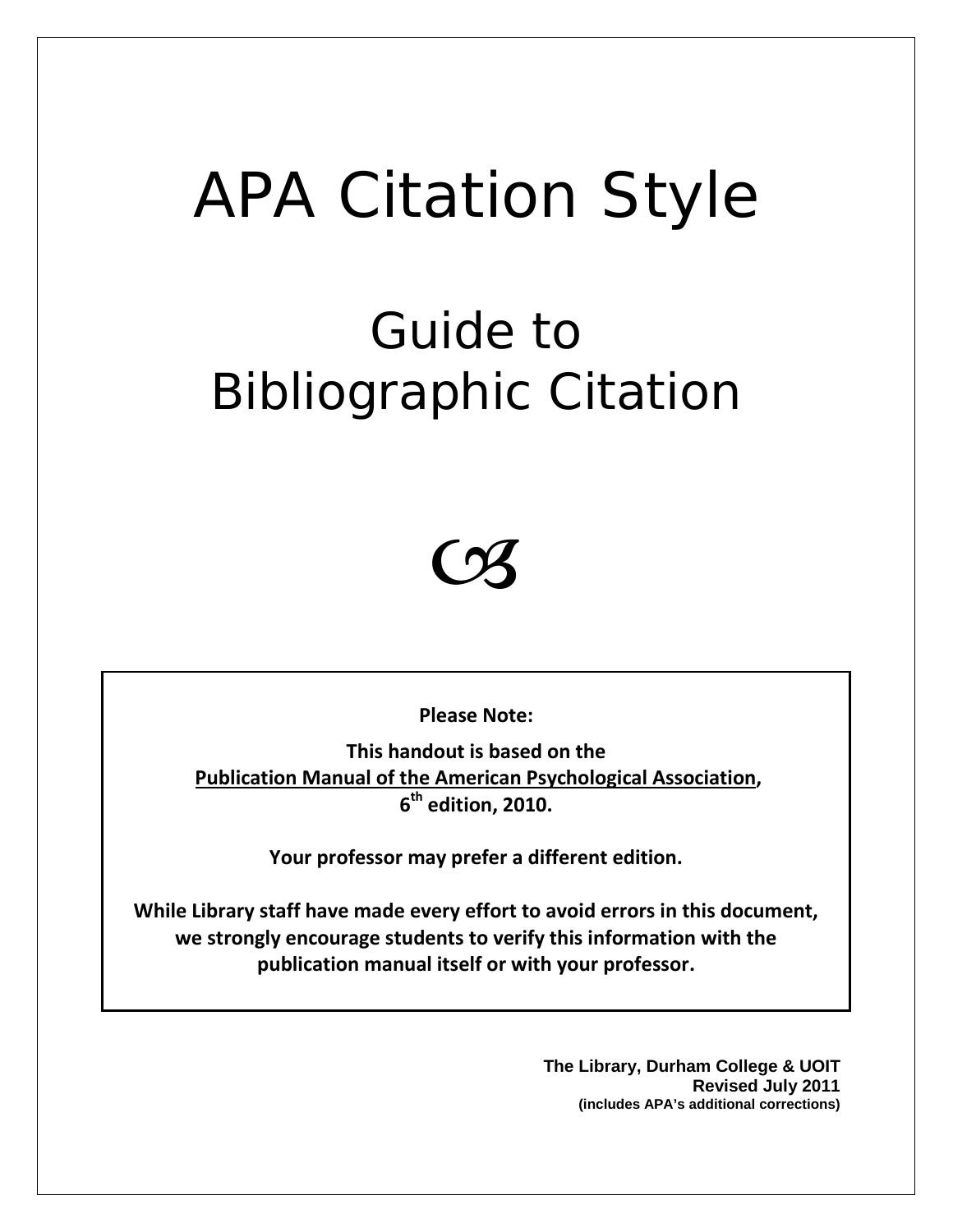## **Avoiding Plagiarism**

When writing a research paper, lab report or any other type of academic assignment, you will likely use resources such as books, articles and websites written by other people to support your argument. However, when using someone else's information, you must indicate where that information came from (credit must be given where credit is due). **If you fail to acknowledge your sources, you are guilty of plagiarism.** Plagiarism is a serious offence which may lead to lost marks or a failing grade.

There are many different formats for providing credit (also known as bibliographic citation) to other sources within your research paper. This handout provides a brief summary of the **APA** style guidelines as outlined in the sixth edition of the *Publication Manual of the American Psychological Association* (2010)*.* The examples presented illustrate the more common types of bibliographic citation.

Please note that this handout should only be used as a guide. For complete information and additional examples consult the Library's copy of the *Publication Manual of the American Psychological Association*.

PLEASE CHECK WITH YOUR INSTRUCTOR FOR ANY ADDITIONAL REQUIREMENTS THAT MAY DIFFER FROM THOSE OUTLINED BY THE APA GUIDELINES, 2010 EDITION. YOUR PROFESSOR MAY PREFER TO USE A DIFFERENT EDITION OF THE APA GUIDELINES.

## **When to cite**

Before examining the specific formats of the APA citation style (which are explained in detail in the following pages), it is important to understand when to cite to prevent plagiarism. A source must be cited or acknowledged when you:

- quote material verbatim (word for word)
- reword or paraphrase materials
- include statistics or findings from a survey or study
- incorporate facts, ideas or opinions that are not common knowledge

When you **summarize a concept that is not common knowledge**, you must cite your source. It is not necessary to cite information that is widely known by your audience – such as: "milk is a good source of calcium" or "good oral care prevents tooth decay".

Listed below are a few examples to illustrate when citations are required.

Assume that you have been given an assignment on the impact of working part-time on high school students and you decide to use an article written by Gisele Carriere entitled "Weekly work hours and health-related behaviours in full-time students" from *Health Reports*, June 2005, volume 16, number 4, pages 11 to 22.

Here is a passage taken directly from page 13 of the above-mentioned article:

In 2003, an estimated 63% of full-time high-school students aged 15 to 17 had worked for pay in part- or full-time jobs in the past 12 months (Table 1). The older teens in this group were more likely to work, as were those from households with higher incomes or in rural areas.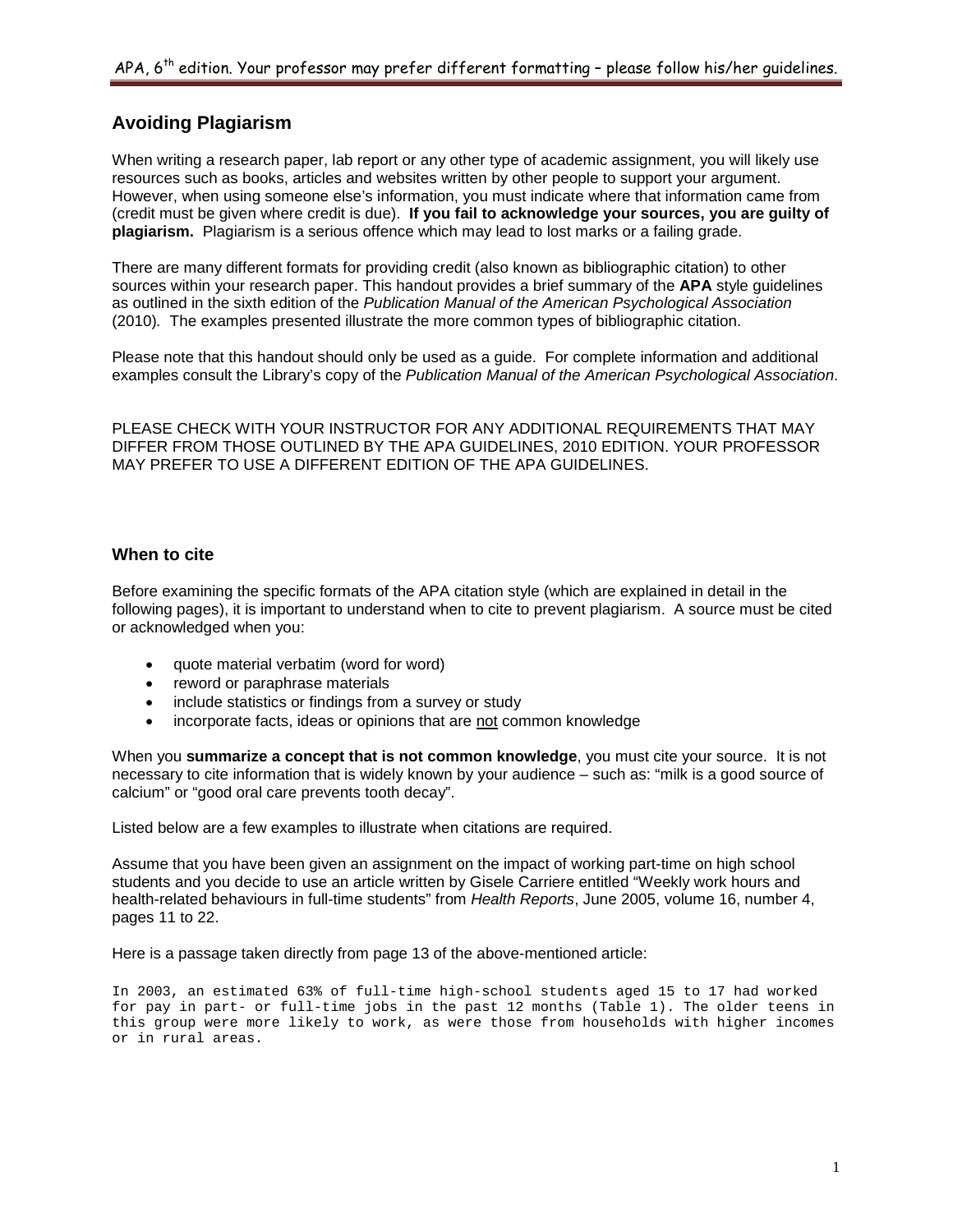## **Example 1**

Citation is required if you use a **direct quote** from a source in your paper. Note that a page number is required when using quotes.

Many high schools students to have part-time jobs, particularly those from "households with higher incomes or in rural areas" (Carriere, 2005, p. 13).

If your quotation is 40 words or more, use a freestanding block of text without the quotation marks. The block quotation should start on a new line and be double-spaced and indented from the left margin. For an example, see the "Quotations" section toward the end of this document.

## **Example 2**

**Paraphrasing** or **rewording** the passage does not make it your own. Look at the following change; citing is still required. As this is not a direct, verbatim quote a page number is not necessary, but is encouraged as is would help your reader locate the relevant passage in the source. Note: the example below does provide the relevant page number; the majority of examples used through this handout do not.

While the majority of high schools students do have part or full-time employment, 37% do not engage in paid work (Carriere, 2005, p. 13).

#### **Example 3**

**Statistics** must always be cited. The cited statistics are from a chart within Carriere's article.

In 2003, seventy-eight percent of female high school students worked weekends, compared to seventy-three percent of male students (Carriere, 2005, p. 13).

## **What to cite**

The previous examples were taken from journal articles but proper citation applies to all types of formats including books, journals, newspapers, works by associations or corporations, encyclopedias, dictionaries, technical reports, videocassettes, websites, electronic journal articles, etc.

Due to concerns regarding plagiarism, students often complain that their essays are a string of cited lines and paragraphs. However, it is *how* you interpret the information from various sources and bring it together, that is uniquely yours. No other individual will come up with quite the same combination. If you are in doubt if a citation is required, it is better to cite than not cite.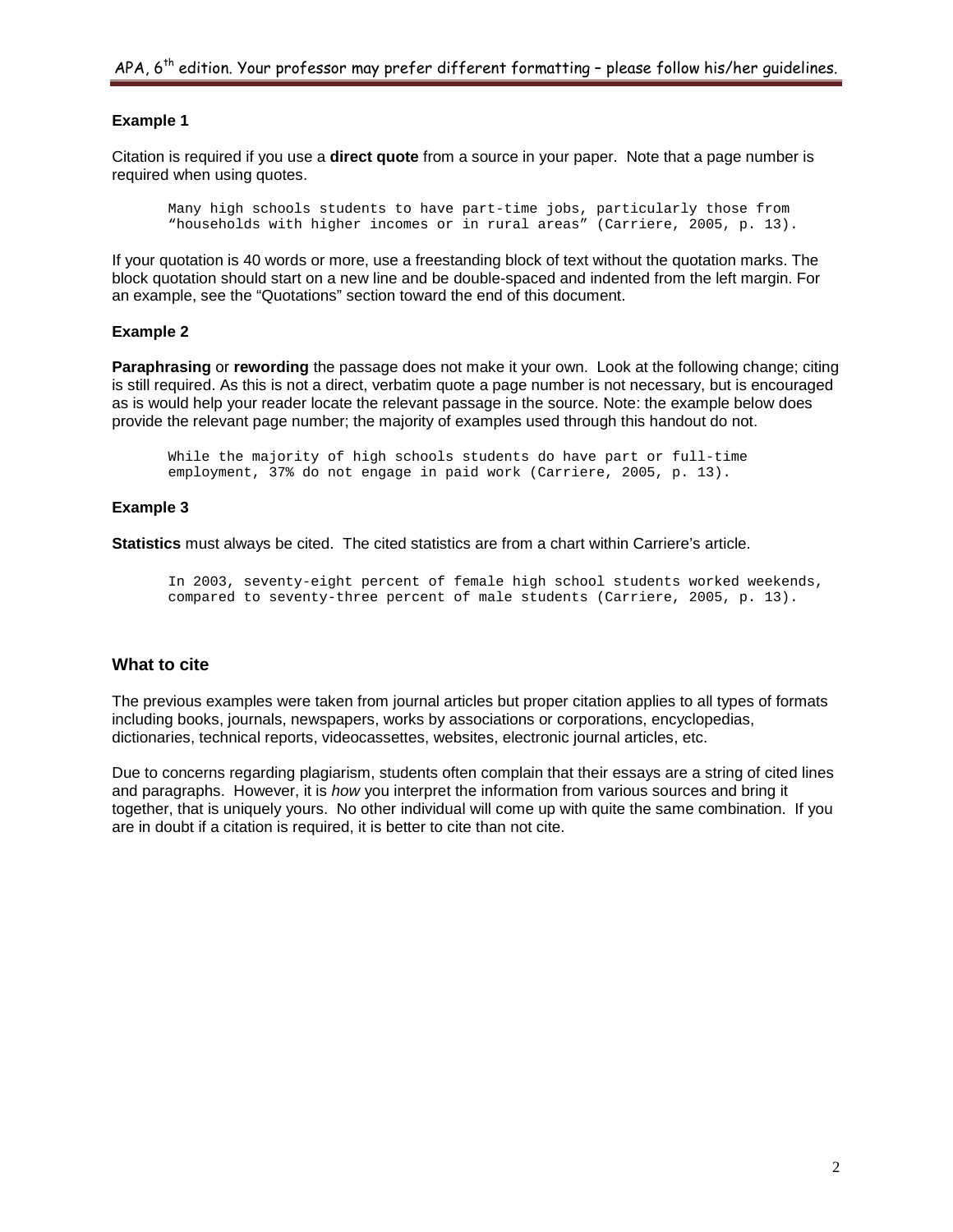## **In Text Citations and Reference List Citations**

Information that you take from other sources must be acknowledged within the body of the text (**in text**  citations) *and* at the end of the paper (in the **reference list**). It is important that all material cited within the text must appear in the reference list, and vice versa. The only exceptions to this, according to APA, are classical works that have standardized sections across editions and personal communications.

## **In Text Citations**

Citations within the text are brief and include the author's name, the year of publication, and the page numbers where appropriate. These short references provide enough information for the reader to locate the full citation in the reference list at the end of the paper.

Note: Page numbers are not absolutely necessary when paraphrasing an author's ideas, but are encouraged. Although most of the examples shown here do not include the page number, the format would be (Wilson, 2001, p. 47) or (Wilson, 2001, pp. 111-112) for multiple pages.

The surname of the author and the year of publication are inserted in the text at the appropriate point (e.g. before a comma, after a quotation or at the end of the sentence).

In an earlier patient survey (Wilson, 2001), it was found

If the name of the author appears in the sentence, only the year is required in the citation.

```
Wilson (2001) surveyed patients and discovered 
A study by Kirton et al. (2001) found that
```
In the majority of the examples listed in the following sections, the in text citations are given as if the author's name was not used in the sentence. However, it is generally advisable to use the author's name in the sentence with only the year in brackets, as it makes the text easier to read (less fragmented).

## **Reference List Citations**

The reference list should start on a new page and the word References should be centered at the top of the page (see the sample reference list at the end of this document). All reference entries should be **double-spaced** (the examples used throughout this handout are single spaced due to space limitations). APA uses a hanging-indent format – the first line of each entry is flush left and subsequent lines are indented.

## Alphabetizing:

Entries should be arranged alphabetically by author's surname or name of a corporate body. If the author is unknown, alphabetize the entry in the list by its title.

If two authors have the same last name, alphabetize by the first initial (e.g. *Smith, A.* would appear in the list before *Smith, R.*). If there are two works by the same author, list them in order of publication with the oldest item listed first (e.g. an item written in 1998 would appear before an item written in 2008). If there are two items written by the same author in the same year, identify them by the suffixes a, b, c, d, etc. after the year. For more examples, see the Library's copy of the *Publication Manual of the American Psychological Association*, 6<sup>th</sup> edition, 2010, p. 181.

**The following are some common APA style examples illustrating how to provide in text and reference citations. A sample Reference list is included at the end of this document.**

**For complete information and an exhaustive list of examples please consult the Library's copy of the** *Publication Manual of the American Psychological Association***, 6th edition, 2010.**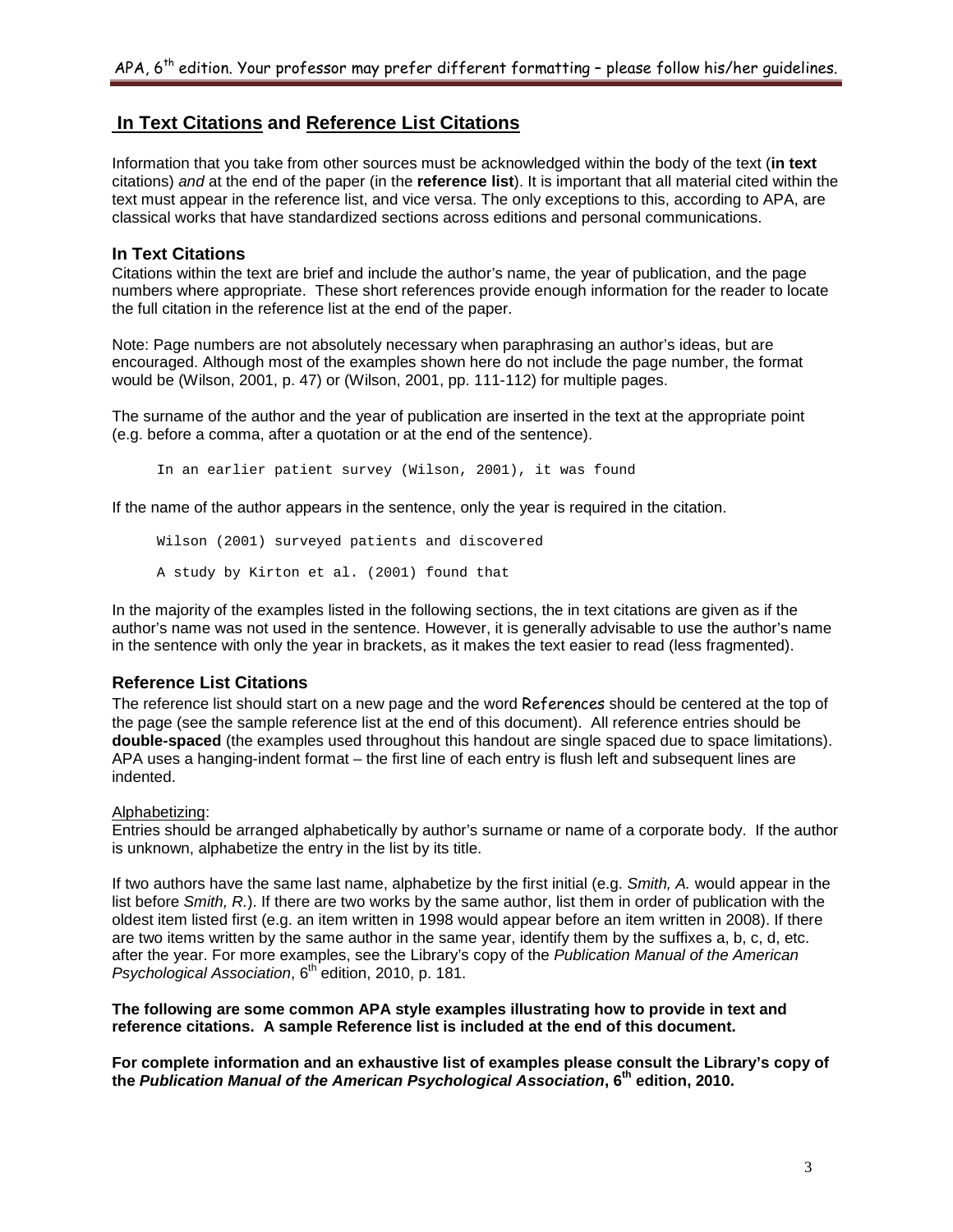## **Examples of Print Materials:**

**Book (general reference format)**

Author, A. A. (Year of publication). *Title of work: Subtitle*. Place of publication: Publisher.

Elements that must be included in reference list citations are: author name (use only initials for first name), title, date of publication and publisher information. The title of the book should be italicised.

Note: for electronic books, see the example in the electronic sources section.

## **Book (no author)**

**In Text:** The spinal column (*Dorland's Illustrated*, 2000) has

If referring to a book, brochure or report, the first few words of the title in the in text citation should be in italics. If referring to an article or chapter, the first few words should be in double quotes and capitalized.

**Reference:** *Dorland's illustrated medical dictionary* (29th ed.). (2000). Philadelphia: Saunders.

Note: for electronic books, see the example in the electronic sources section.

#### **Book (one author)**

**In Text:** Plagiarism is quite often unintentional (Ballenger, 2007) as

**Reference:** Ballenger, B. (2007). *The curious researcher: A guide to writing research papers*. Toronto: Pearson Longman.

Note: for electronic books, see the example in the electronic sources section.

#### **Book (two authors)**

In Text: In the United States, the occupation of registered nurse is expected to see the largest growth in the next decade (Cherry & Jacob, 2005). **Reference:** Cherry, B., & Jacob, S. R. (2005). *Contemporary nursing: Issues, trends, & management* (3rd ed.). St. Louis, MO: Elsevier Mosby.

Note: for electronic books, see the example in the electronic sources section.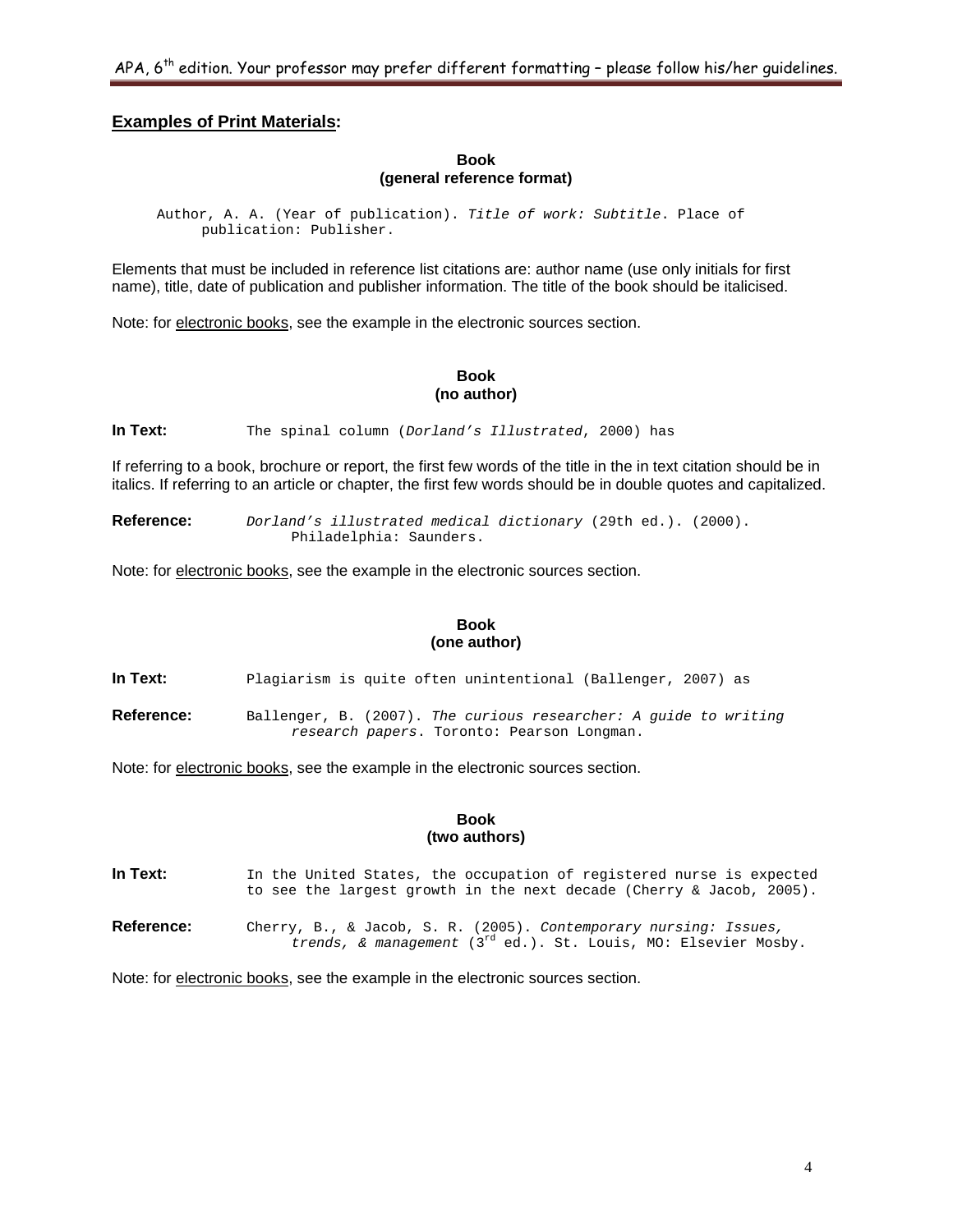APA,  $6<sup>th</sup>$  edition. Your professor may prefer different formatting - please follow his/her guidelines.

## **Book (three to five authors)**

**In Text, first citation:** The study (Kirton, Talotta, & Zwolski, 2001) concluded

**In Text, subsequent citations:** (Kirton et al., 2001)

**Reference:** Kirton, C. A., Talotta, D., & Zwolski, K. (2001). *Handbook of HIV/AIDS nursing*. St. Louis, MO: Mosby.

All of the authors are cited in the text the first time the reference appears. For subsequent citations, use the first surname followed by *et al.* (not italicized and with a period after "al"), a term meaning "and others". The only exception is when two distinct references shorten to the same first author. In this case list enough subsequent authors to establish a distinction between the two references.

Note: for electronic books, see the example in the electronic sources section.

## **Book (six or more authors)**

In text citation – for items with six or more authors, the in text citation requires only the first author's name, followed by *et al.* (not italicised and with a period after *al.*)

In Text: The study (Wolchik et al., 2000) found

For the reference citation – if an item has six or seven authors, cite all of the authors' names as in the first example below. If there are eight or more authors, include the first six authors' names, then insert three ellipses and add the last author's name as in the second example below.

**Reference:** Wolchik, S. A., West, S. G., Sandler, I. N., Tein, J., Coatsworth, D., Lengua, L. (2000). *Neuroscience*. Philadelphia: Saunders. Author, A. A., Author, B. B., Author, C. C., Author, D. D., Author, E. E., Author, F. F.,...Author, J. J. (Year). *Title of book*. Place of publication: Publisher.

Note: for electronic books, see the example in the electronic sources section.

## **Edited Book**

**In Text:** The relationship between crime and schizophrenia (Raine, 2006)

**Reference:** Raine, A. (Ed.). (2006). *Crime and schizophrenia: Causes and cures*. New York: Nova Science.

> Greenspan, E. L., & Rosenberg, M. (Eds.). (2009). *Martin's annual criminal code: Student edition 2010*. Aurora, ON: Canada Law Book.

Note: for electronic books, see the example in the electronic sources section.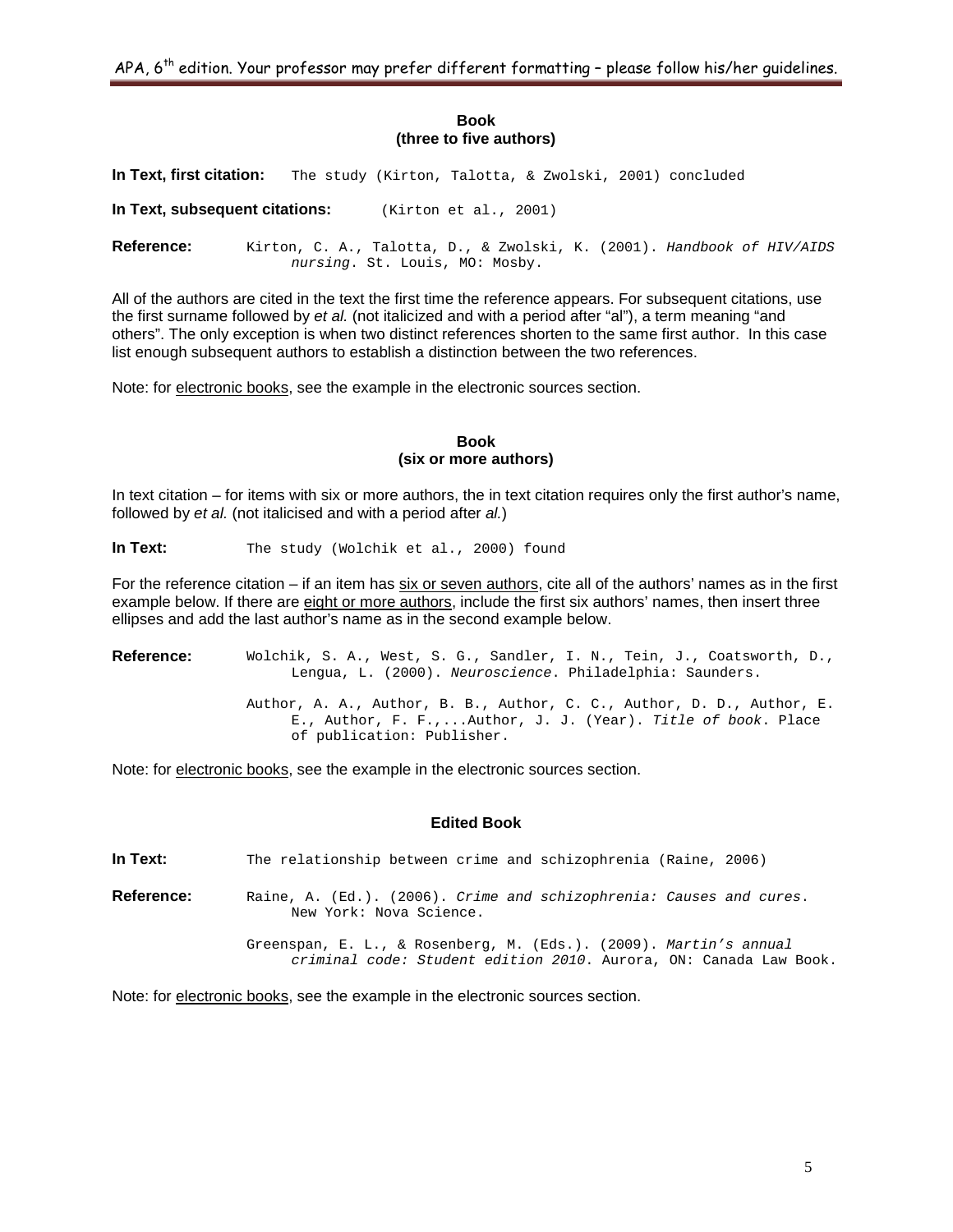## **Chapter in an Edited Book**

**In Text:** There are a several key learning theories (Young & Wasserman, 2005).

#### **Reference – general form:**

Chapter author. (publication year). Title of chapter. In editor's name (Ed.), *Title of book* (chapter pages). Place of publication: Publisher.

Young, M. E., & Wasserman, E. A. (2005). Theories of learning. In K. Lamberts, & R. L. Goldstone (Eds.), *Handbook of cognition* (pp. 161-182). Thousand Oaks, CA: Sage.

Note: for electronic books, see the example in the electronic sources section.

#### **Government Document**

Government documents may have individual authors (as in the example below) or may have an entire department as an author (see the section below entitled 'Group as Author'). The government department may be the publisher and the place of publication may be the city of the department's head office.

In Text: Crime is a growing concern (Fitzgerald, 2008)

**Reference:** Fitzgerald, R. (2008). *Fear of crime and the neighbourhood context in Canadian cities.* Ottawa: Statistics Canada*.*

Note: for electronic resources, see the example under the electronic materials section.

#### **Group as Author, including Government Documents (government agency, associations, corporations, etc.)**

**In Text, first citation:** The use of biased language should be avoided when possible (American Psychological Association [APA], 2005)

**Subsequent citations:** (APA, 2005)

If the organization has a well-known abbreviation, as in the example above, include it in brackets the first time the sources are cited and then use only the abbreviation in later citations.

**Reference:** American Psychological Association. (2005). *Concise rules of APA style.* Washington: Author. Canada Royal Commission on Aboriginal Peoples. (1995). *Choosing life: Special report on suicide among Aboriginal people*. Ottawa, ON: Ministry of Supply and Services Canada. Statistics Canada. (1998). *Family expenditure in Canada, 1996* (No. 62- 555-XPB). Ottawa, Ontario: Author.

Publications with a group author (e.g. annual reports or government documents) are often published by the group itself. In these cases the publisher is listed as Author and the place of publication is often the city of the corporation's head office.

Note: for electronic resources, see the example under the electronic materials section.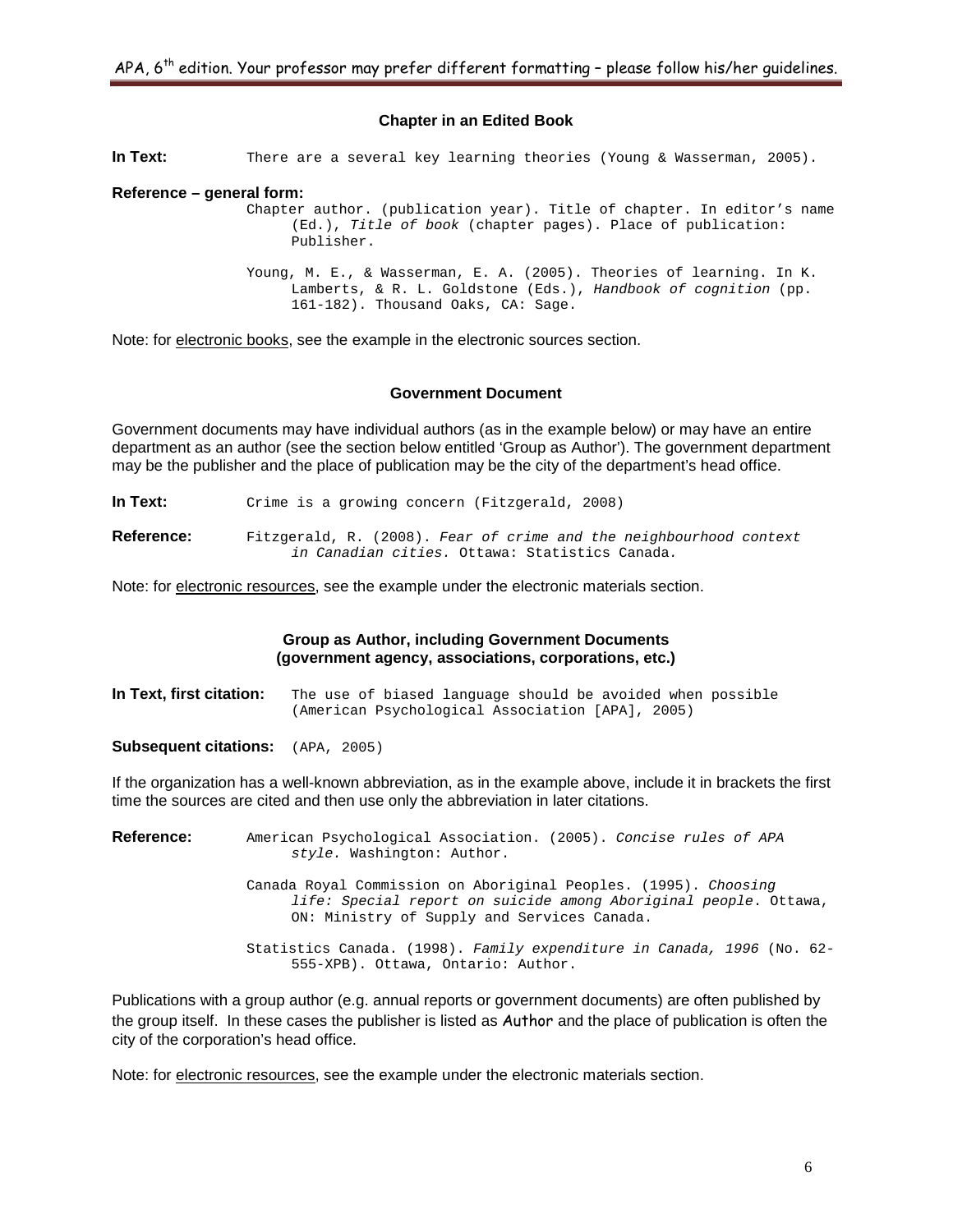## **Encyclopedia Entry**

**In Text:** Chemical elements are the building blocks of all materials (Usselman, 2006).

#### **Reference – general form:**

Section author. (publication year). Title of section. In *Title of encyclopedia* (volume number, pages). Place of publication: Publisher.

Usselman, M. (2006). Chemistry. In *The world book encyclopedia* (Vol. 3, pp. 398-407). Chicago: World Book.

If there is no author, use the following format:

Title of entry. (2006). In *Title of encyclopedia* (Vol. xx, pp. xx-xx). Place of publication: Publisher.

Note: for electronic resources, see the example in the electronic sources section.

## **Conference Papers or Proceedings**

Conference papers or proceedings may also be published in book or periodical form. Use the appropriate book or periodical (journal) citation format, as found elsewhere in this document.

> Contributor, A. A., & Contributor, B. B. (year). Title of paper or proceeding*.* In A. Editor (Ed.), *Title of symposium or conference* (pp. x-x). Place of publication: Publisher. Presenter, A. A. (Year, Month). *Title of paper*. Paper presented at the meeting of Organization Name, Location.

For more examples, see page 206 of the *Publication Manual of the American Psychological Association*.

## **Periodicals (Journals, Magazines, Newspapers) (general reference form)**

Author, A. A. (Year). Title of article. *Title of Periodical*, *volume*(issue), pagerange.

Journal article references include the author of the article, date, title of the article, title of the journal (in italics), volume and issue information (volume number should also be in italics) and the page range of the article.

NEW: the 6<sup>th</sup> edition of the *Publication Manual of the American Psychological Association* recommends including a DOI number (Digital Object Identifier) for paper or online journal articles if one has been assigned to the article. The DOI number is an identification system used for intellectual property found in the digital environment. The DOI number acts as a persistent link to the online form of the item (if the Library subscribes to it). If the document has been assigned a DOI number, it is usually listed on the first page of the article.

Author, A. A. (Year). Title of article. *Title of Periodical*, *volume*(issue), page-range. doi: xx.xxxxxxxxx

Note: for electronic resources, see the example in the electronic sources section.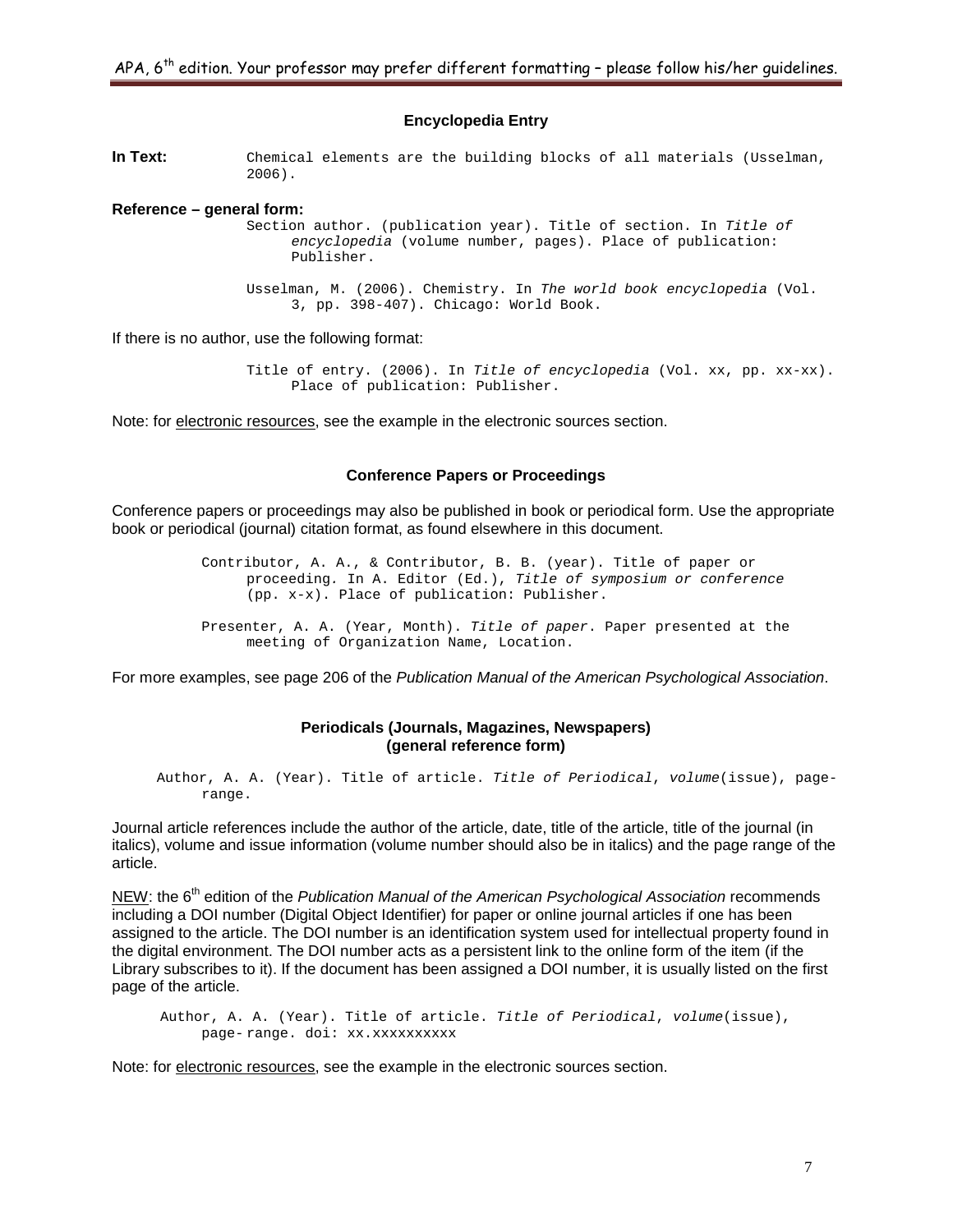## **Journal Article (one author)**

**In Text:** Clinical trials (Thorne, 2001) indicate

**Reference:** Thorne, S. E. (2001). Complementary and alternative medicine: Critical issues of nursing practice and policy. *Canadian Nurse*, *97*(4), 27- 30.

The 6<sup>th</sup> edition of the *Publication Manual of the American Psychological Association* recommends including a DOI number for print or electronic articles if one is provided (see next example) – the DOI is usually indicated on the first page of the article.

Note: for electronic resources, see the example in the electronic sources section.

## **Journal Article (two authors)**

**In Text:** An individual's marital status is a factor (Herbst-Damm & Kulik, 2005)

**Reference:** Herbst-Damm, K. L., & Kulik, J. A. (2005). Volunteer support, marital status, and the survival times of terminally ill patients. *Health Psychology, 24*, 225-229. doi:10.1037/0278-6133.24.2.225

The 6<sup>th</sup> edition of the *Publication Manual of the American Psychological Association* recommends including a DOI number for print or electronic articles if one is provided – the DOI is usually indicated on the first page of the article.

Note: for electronic resources, see the example in the electronic sources section.

## **Journal Article (three to five authors)**

**In Text, first citation:** Palliative care focuses on geriatric syndromes (Kapo, Morrison, & Liao, 2007)

**In Text, subsequent citations:** (Kapo et al., 2007)

**Reference:** Kapo, J., Morrison, L. J., & Liao, S. (2007). Palliative care for the older adult. *Journal of Palliative Medicine*, *10*(1), 185-209.

The 6<sup>th</sup> edition of the *Publication Manual of the American Psychological Association* recommends including a DOI number for print or electronic articles if one is provided (see example for two authors) – the DOI is usually indicated on the first page of the article.

Note: for electronic resources, see the example in the electronic sources section.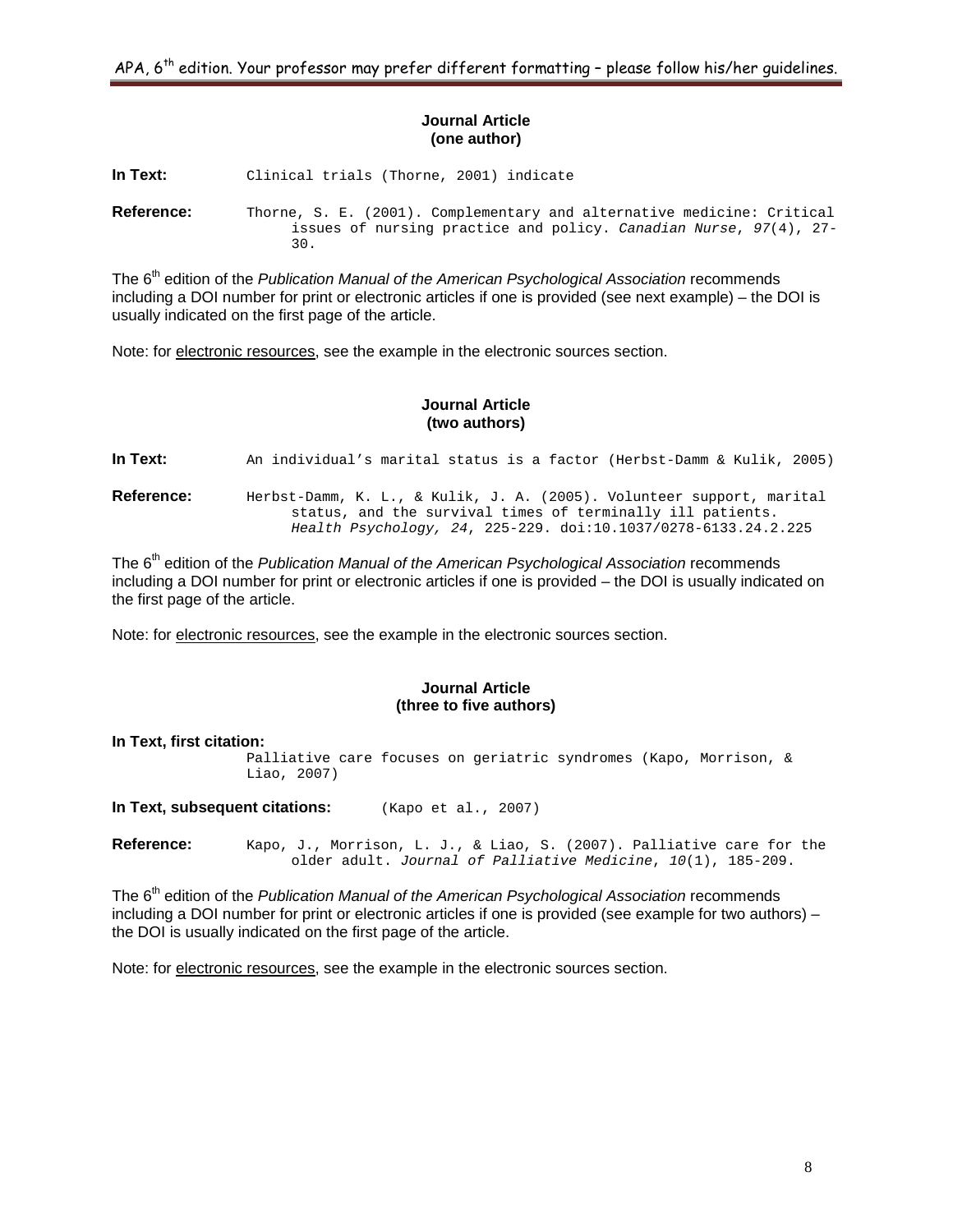## **Journal Articles (six or more authors)**

In text citation - for items with six or more authors, the in text citation requires only the first author's name, followed by *et al.* (not italicised and with a period after *al*).

**In Text:** The study of recent newborns (Davies et al., 2002) concluded that

For the reference citation - if an article has six or seven authors, cite all of the authors' names in the reference citation, as in the first example below. If there are eight or more authors, include the first six authors' names, then insert three ellipses and add the last author's name as in the second example.

- **Reference:** Davies, B., Hodnett, E., Hannah, M., O'Brien-Pallas, L., Pringle, D., Wells, G. (2002). Fetal health surveillance: A community-wide approach versus a tailored intervention for the implementation of clinical practice guidelines. *CMAJ: Canadian Medical Association Journal*, *167*(5), 469-474.
	- Gilbert, D. G., McClernon, J. F., Rabinovich, N. E., Sugai, C., Plath, L. C., Asgaard, G.,...Botros, N. (2004). Effects of quitting smoking on EEG activation and attention last for more than 31 days and are more severe with stress, dependence, DRD2 A1 allele, and depressive traits. *Nicotine and Tobacco Research, 6*, 249-267. doi: 10.1080/1462220410001676305

The 6<sup>th</sup> edition of the *Publication Manual of the American Psychological Association* recommends including a DOI number for print or electronic articles if one is provided – the DOI is usually indicated on the first page of the article.

Note: for electronic resources, see the example in the electronic sources section.

## **Newspaper Article (with author)**

**In Text:** A nursing shortage will occur over the next decade (Robinson, 2002).

**Reference:** Robinson, L. (2002, September 10). Simple solutions to address nursing labour shortage. *The Hamilton Spectator*, p. B4.

References for titles that are published daily (e.g. newspapers) include the year, month and day of the issue. Newspaper references also require a p. (for single page articles) or pp. (if multiple pages) to indicate page number(s). If the article continues on more than one page in non-sequential order, give all page numbers and separate the numbers with a comma (e.g., pp. B1, B3).

## **Newspaper Article (no author)**

**In Text:** Medication may be delivered in various formats ("Medicated Gum," 2002)

**Reference:** Medicated gum helpful to seniors. (2002, September 19). *The Kitchener-Waterloo Record*, pp. C2, C4.

Alphabetise by the first significant word in the title. For example, if the title was "The new health-care system", list it under new.

Note: for electronic resources, see the example in the electronic sources section.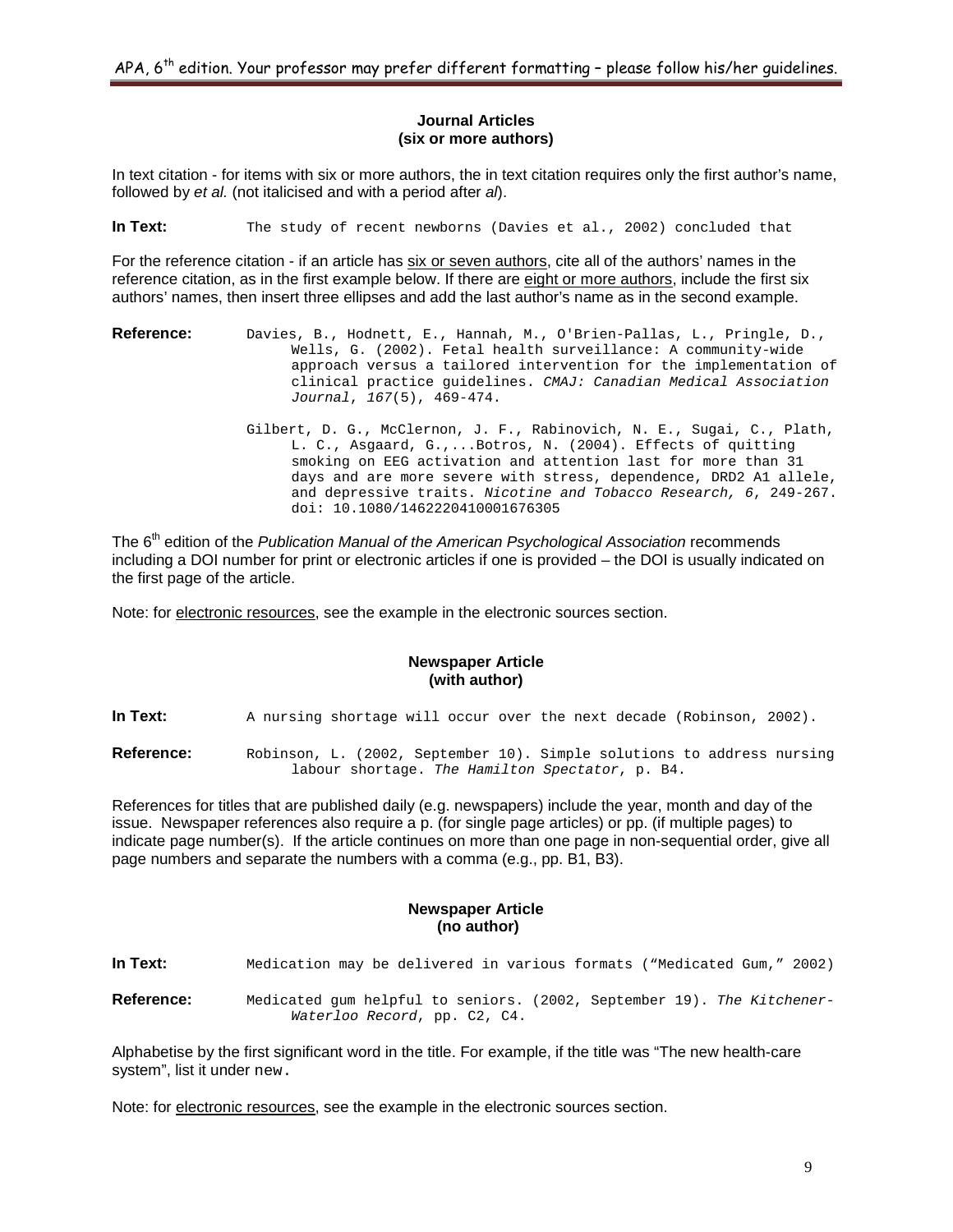## **Examples of Electronic Sources**

## **The 6th edition of the APA style guide includes new guidelines for the citation of electronic references. However, your instructor may have a format that he/she prefers to use instead. PLEASE CHECK WITH YOUR INSTRUCTOR FOR ANY ADDITIONAL REQUIREMENTS.**

#### **Websites**

If there is no author, then use the title of the site (shorten if necessary), as in the second example below.

| In Text:          | The profession of nursing is a challenging one (Author, 2003).                           |
|-------------------|------------------------------------------------------------------------------------------|
|                   | The profession of nursing is a challenging one ("Title of site,"<br>$2003$ .             |
| <b>Reference:</b> | Author, A. A. (Year). Title of work. Retrieved month day, year, from<br>http://www.xxxxx |

If no date is available, use  $n.d.$  in brackets, as in the example below. If no author is identified (individual or corporate), begin the reference with the title of the document, as in the example below.

> *Title of website*. (n.d.). Retrieved Month day, year, from http://www.xxxxx

## **Journal Article - Online**

NEW to the 6<sup>th</sup> edition of the *Publication Manual of the American Psychological Association:* Many journal articles have an assigned DOI number (Digital Object Identifier), which is an identification system used for intellectual property found in the digital environment. The DOI number acts as a persistent link to the item. If the document has been assigned a DOI number, it is usually listed on the first page of the article. If there is a DOI, APA does not require a URL or retrieval date. If there is no DOI given, provide the URL. If providing a URL, no retrieval date is required unless the source material may change over time (e.g. wikis). Your professor may prefer that you include a URL or retrieval date – please check with your professor.

APA no longer requires you to indicate if you found the article in a library database (such as one provided by EBSCO or Proquest). The exceptions to this are items found through online archival databases, such as JSTOR or ERIC, which may be difficult or impossible to find elsewhere. If the items are not easily located (e.g. are from ERIC or JSTOR), include the URL for the database's search page.

Citing an online journal article is very similar to citing a paper version.

**In Text:** Palliative care focuses on geriatric syndromes (Kapo, Morrison, & Liao, 2007), while

## **Reference – with DOI:**

Kapo, J., Morrison, L. J., & Liao, S. (2007). Palliative care for the older adult. *Journal of Palliative Medicine*, *10*(1), 185-209. doi: 10.1089/jpm.2006.9989

## **Reference – with URL, no DOI:**

Sillick, T. J., & Schutte, N. S. (2006). Emotional intelligence and self-esteem mediate between perceived early parental love and adult happiness. *E-Journal of Applied Psychology, 2*(2), 38-48. Retrieved from http://ojs.lib.swin.edu.au/index.php/ejap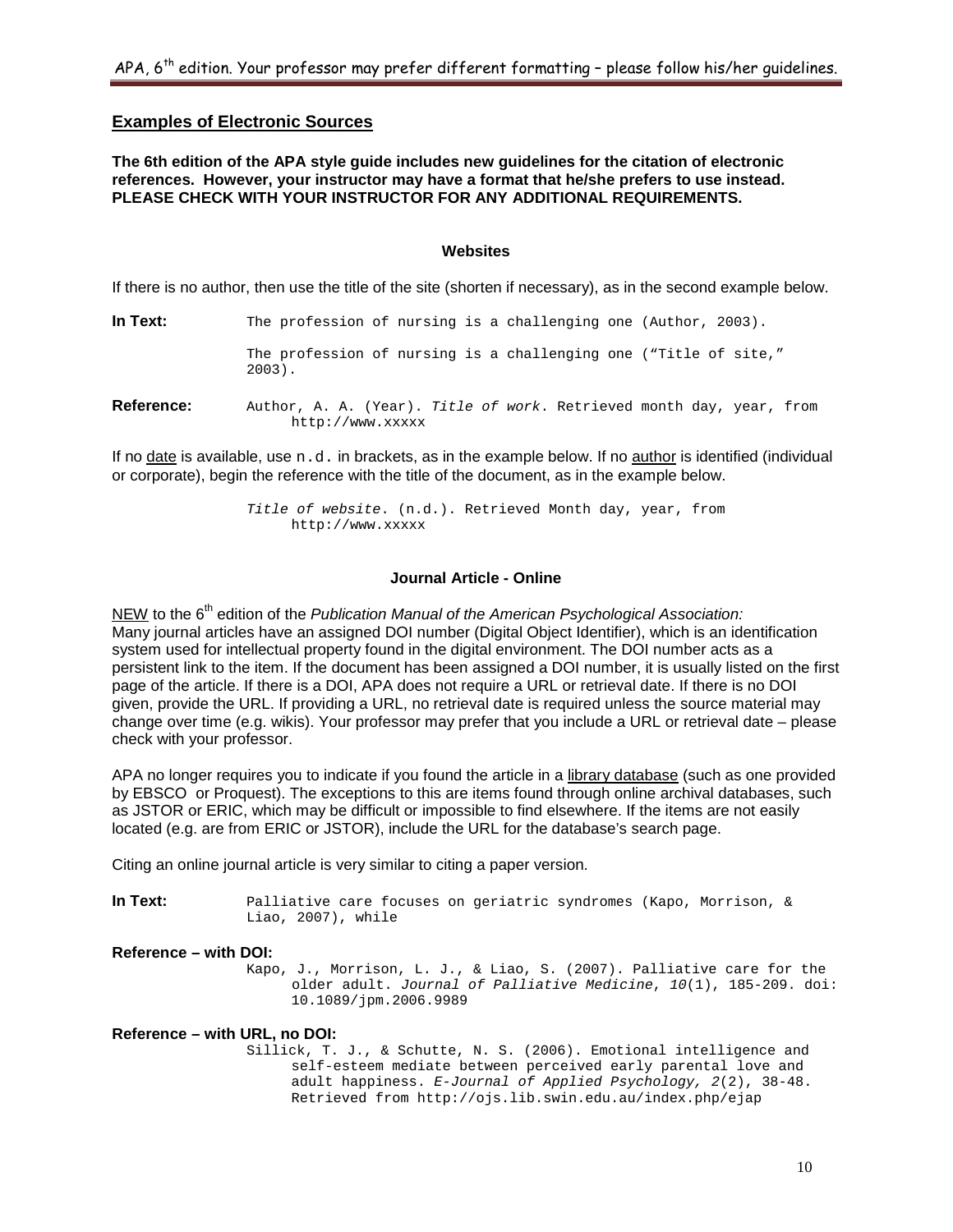## **Newspaper Article - Online (with author)**

**In Text:** Your brain needs to be exercised (Brody, 2007).

**Reference:** Brody, J. E. (2007, December 11). Mental reserves keep brain agile. *The New York Times*. Retrieved from http://www.nytimes.com

## **Newspaper Article - Online (no author)**

- **In Text:** Medication may be delivered in a number of formats ("Medicated Gum," 2002), including a chewable gum format.
- **Reference:** Medicated gum helpful to seniors. (2002, September 19). *The Kitchener-Waterloo Record*. Retrieved from http://www.xxxxx

Alphabetise by the first significant word in the title. For example, if the title was "The new health-care system", list it under new.

## **Electronic Books**

Electronic book references are very similar to print book references. Include either the URL or DOI in the reference.

**In Text:** Taking patient histories (Nettina, 2001) requires

**Reference:** Nettina, S. M. (Ed.). (2001). *Lippincott manual of nursing practice*. Philadelphia: Williams & Wilkins. Retrieved from http://ovidsp.tx.ovid.com.uproxy.library.dc-uoit.ca/spa /ovidweb.cgi

#### **Online Encyclopedias and Dictionaries**

Encyclopedia and dictionary entries may not have author information for the individual entry. For the in text citation, if there is no author available, use the title of the entry (shortened if it is a long title). In the second reference example, there is no date, author or editor information provided. If the online version refers to a print edition, include the edition number after the title.

| In Text:   | B. F. Skinner was very influential in the field of psychological<br>behavioralism (Graham, 2007).                                                                                |
|------------|----------------------------------------------------------------------------------------------------------------------------------------------------------------------------------|
|            | Global warming is an increase in temperature due to pollution ("Global<br>Warming", $n.d.$ ).                                                                                    |
| Reference: | Graham, G. (2007). Behaviorism. In E. N. Zalta (Ed), The Stanford<br>encyclopedia of philosophy (Fall 2007 ed.). Retrieved from<br>http://plato.stanford.edu/entries/behaviorism |
|            | Global warming. (n.d.). In Merriam-Webster online dictionary (11 <sup>th</sup><br>ed.). Retrieved from http://www.m-w.com/dictionary<br>/qlobal%20warming                        |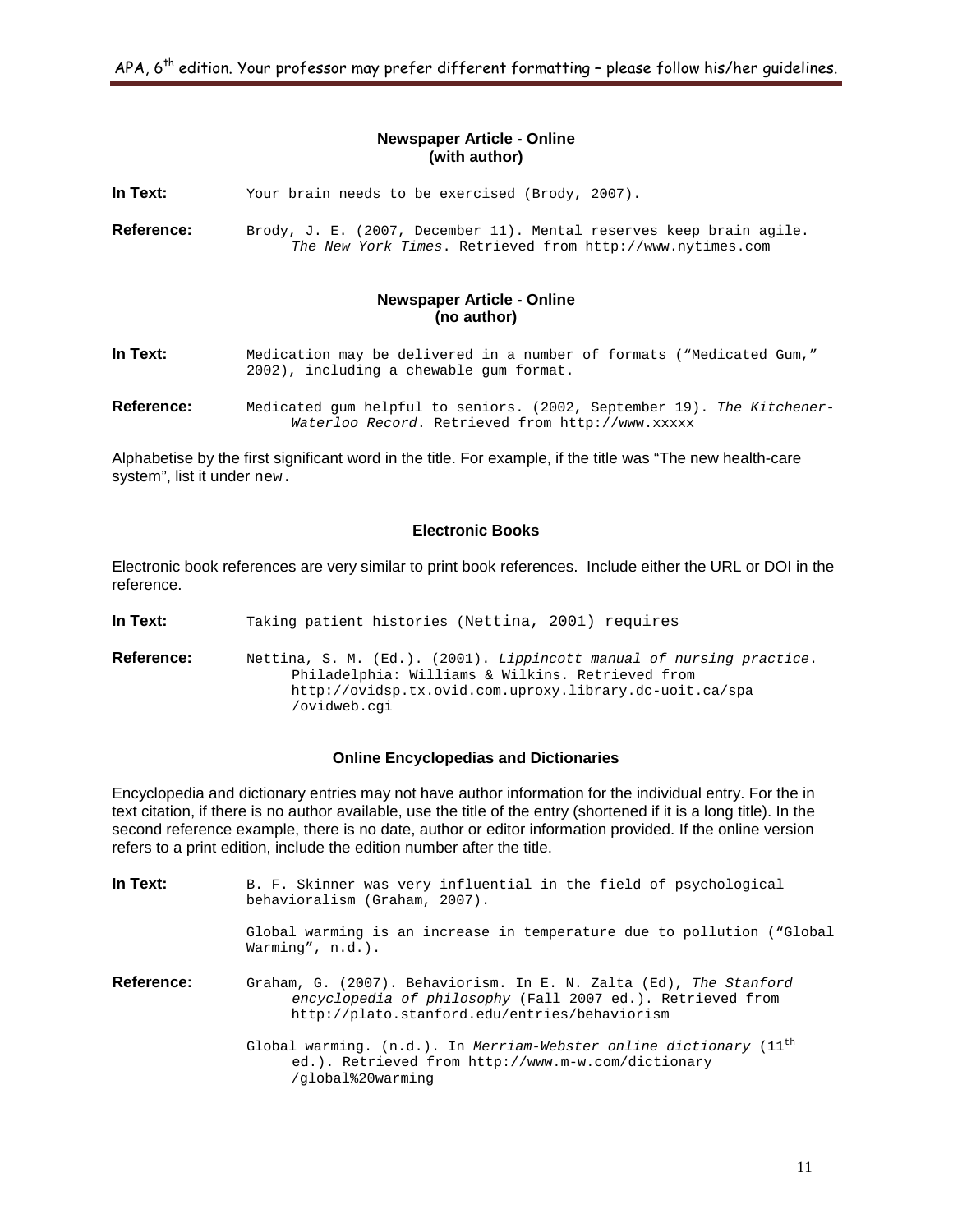## **Online Documents (such as Government documents)**

Group as author (no individual author):

| In Text:           | Small businesses are increasing (Statistics Canada, 2003).                                                                                                                                               |
|--------------------|----------------------------------------------------------------------------------------------------------------------------------------------------------------------------------------------------------|
| <b>Reference:</b>  | Statistics Canada. (2003). Business dynamics in Canada, 2003 (No. 61-<br>534-XIE). Ottawa, Ontario: Author. Retrieved from<br>http://www.statcan.ca/english/freepub/61-534-XIE/61-534-<br>XIE2007001.htm |
| Individual author: |                                                                                                                                                                                                          |
| In Text:           | Crime is a growing concern (Fitzgerald, 2008)                                                                                                                                                            |

**Reference:** Fitzgerald, R. (2008). *Fear of crime and the neighbourhood context in Canadian cities.* Ottawa: Statistics Canada. Retrieved from http://www.statcan.gc.ca/pub/85-561-m/85-561-m2008013-eng.htm

#### **Online Images**

**Reference:** Author, Initial. (Year of publication). *Title of image*, [Type of image]. Retrieved from database or website url

APA provides very little information on citing images; the citation example above has been created in a form consistent with their guidelines for citing similar materials.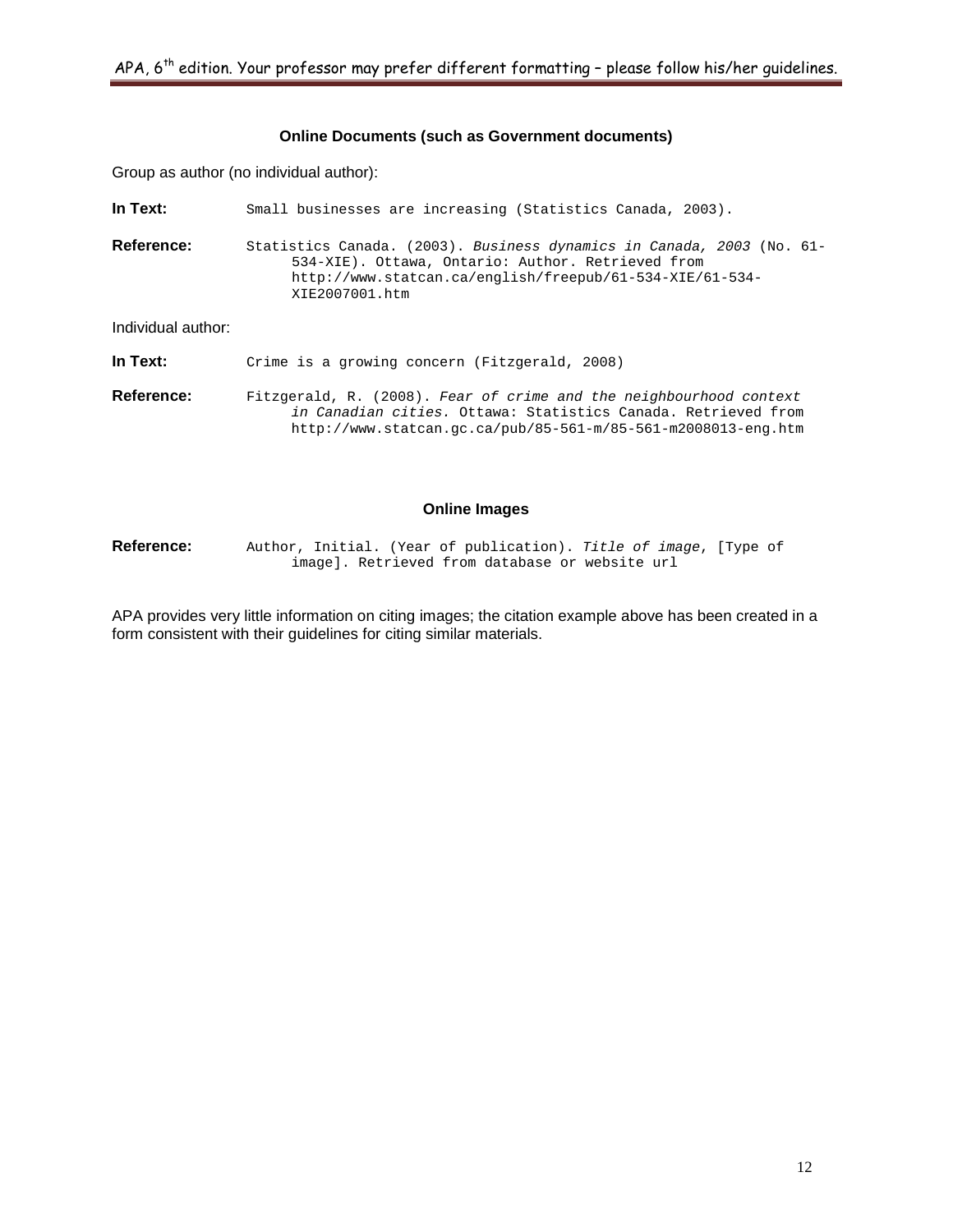## **Citing Electronic Statistical Information and Data**

*Disclaimer:* APA provides very little description of how these types of items should be treated for citation. These examples of reference citations have been created based on similar types of materials; for examples of in-text citation, please see the other examples throughout this handout. Always check with your professor to determine his/her preferred format.

Remember to double-space!

Statistics Canada's *Guide to Citing Statistics* (http://www.statcan.ca/english/freepub/12-591-XIE/2006001 /build.htm) can help you determine the details related to your table, chart, etc.

#### **Data Sets**

When citing a data set (raw data) from an aggregator such as DLI, ICPSR, Equinox or <odesi>, use the following convention. First provide the name of the author, then the year of the dataset release in parentheses. Then, give the full name of the dataset in italics followed by the descriptor e.g. [Data file and code book]. Include the following statement at the end of the citation to indicate the URL where you found the data set: "Retrieved from http://xxxxxx".

## **Statistical Information**

Note: Documents from Statistics Canada that are electronic versions of print publications (generally produced in PDF format on the website) should be cited as e-books accessed on the Internet.

When citing a statistical table, graph, figure or chart, use the following convention. Cite the author and year of publication as below. Cite the full name of the table, graph, figure or chart (in italics), followed by the appropriate descriptor e.g. [Table], [Chart], [Figure], [Graph]. Finally, cite the URL where you retrieved the information as below. Following are some common examples using this convention:

#### 2001 Census table extracted using E-STAT:

Statistics Canada. (2004). *2001 school attendance, education, field of study, highest level of schooling and earnings, 2001, Manitoba census subdivisions*  [Table]. Retrieved from http://estat.statcan.ca/cgi-win /CNSMCGI.EXE?ESTATFILE=EStat\English\E-Main.htm

#### CANSIM data table extracted using E-STAT:

Statistics Canada. (2004). *Table 326-0001 consumer price index (CPI), 2001 basket content, monthly* [Table]. Retrieved from http://estat.statcan.ca/cgi-win /CNSMCGI.EXE?CANSIMFILE=EStat\English\CII\_1\_E.htm

Statistics Canada. (2003). *General social survey (GSS), 2001, cycle 15: Family history (child file)* [Data file and code book]. Retrieved from http://search1.odesi.ca.uproxy.library.dc-uoit.ca/

Pew Research Center (2007). *Global unease with major world powers* [Data file]. Retrieved from http://pewglobal.org/datasets/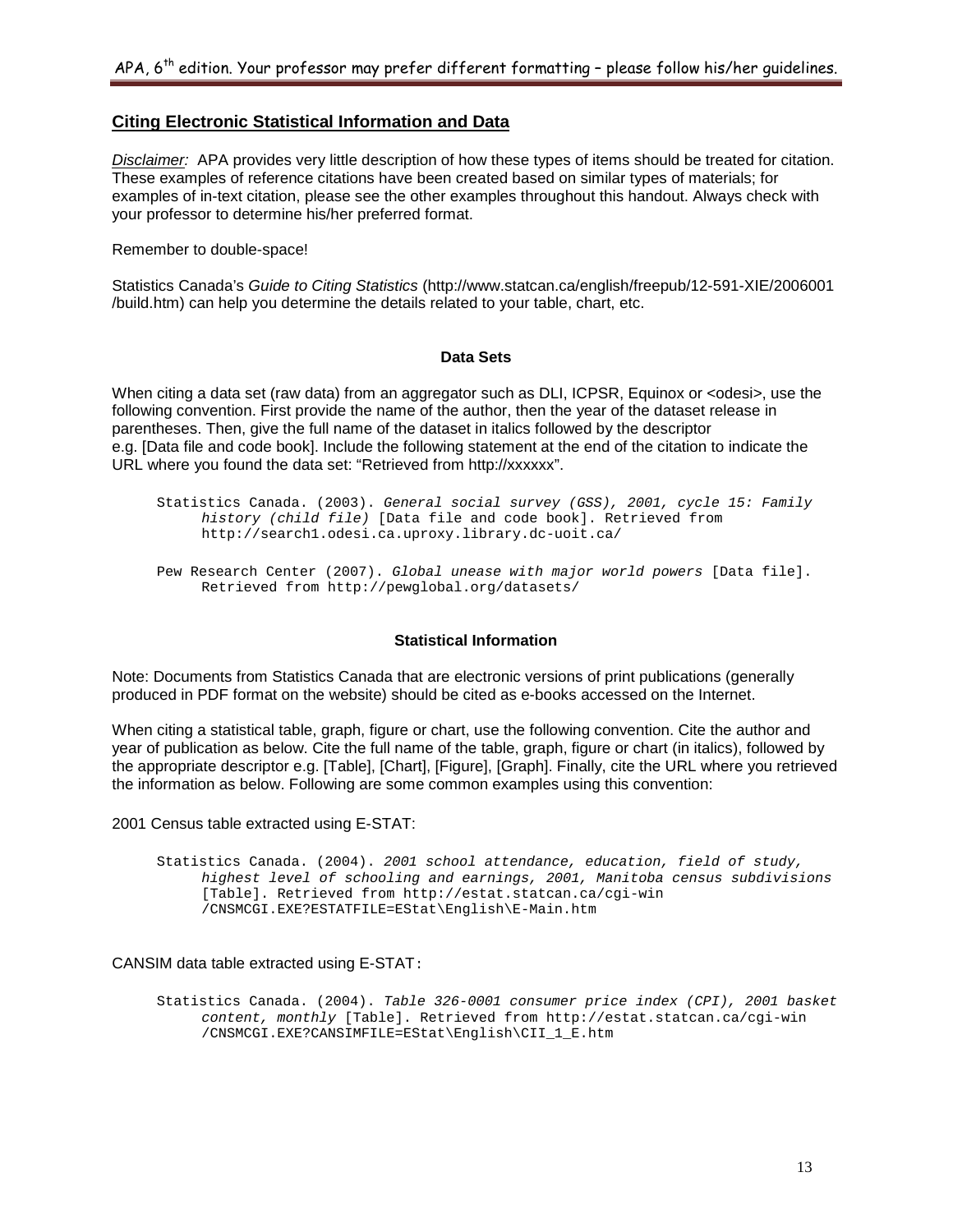Tables, graphs, figures or charts from the Statistics Canada website in HTML or PDF:

Statistics Canada. (2005, May 31). *Gross domestic product, income-based* [Table]. Retrieved from http://www.statcan.ca/english/Pgdb/econ03.htm

Beyond 20/20 Table from DLI (e.g. Justice Data):

Statistics Canada. 2006. *Table 251-0007 –* a*dult correctional services, operating expenditures for provincial, territorial and federal programs, annual* [Table]. Retrieved from http://www.statcan.ca/english/Dli/Data/Ftp /justice.htm

## **Blogs, Electronic Mailing Lists, etc**

**In Text** – follow the 'author, date' format as shown in other resource examples.

**General Reference:** Author, A. A. (Year, Month Day). Title of post [Description of form]. Retrieved from http://www.xxxx

If only a screen name is available, use it, as in the second blog example below. Note that there are no italics used in these reference entries.

- Blog post: PZ Myers. (2007, January 22). The unfortunate prerequisites and consequences of partitioning your mind [Web log post]. Retrieved from http://scienceblogs.com/pharyngula/2007/01/the\_unfortunate\_ prerequesite.php
	- MiddleKid. (2007, January 22). Re: The unfortunate prerequisites and consequences of partitioning your mind [Web log comment]. Retrieved from http://scienceblogs.com/pharyngula/2007/01/the\_unfortunate\_ prerequisites.php

Electronic mailing lists (listservs):

Smith, S. (2006, January 5). Re: Disputed estimates of IQ [Electronic mailing list message]. Retrieved from http://tech.groups.yahoo.com /group/ForensicNetwork/message/670

Message posted to a newsgroup, online forum or discussion group:

Rampersad, T. (2005, June 8). Re: Traditional knowledge and traditional cultural expressions [Online forum comment]. Retrieved from http://www.wipo.int/roller/comments/ipisforum/Weblog /theme\_eitht\_how\_can\_cultural#coments

Video blog post (e.g. YouTube):

Norton, R. (2006, November 2004). How to train a cat to operate a light switch [Video file]. Retrieved from http://www.youtube.com /watch?v=Vja83KLQXZs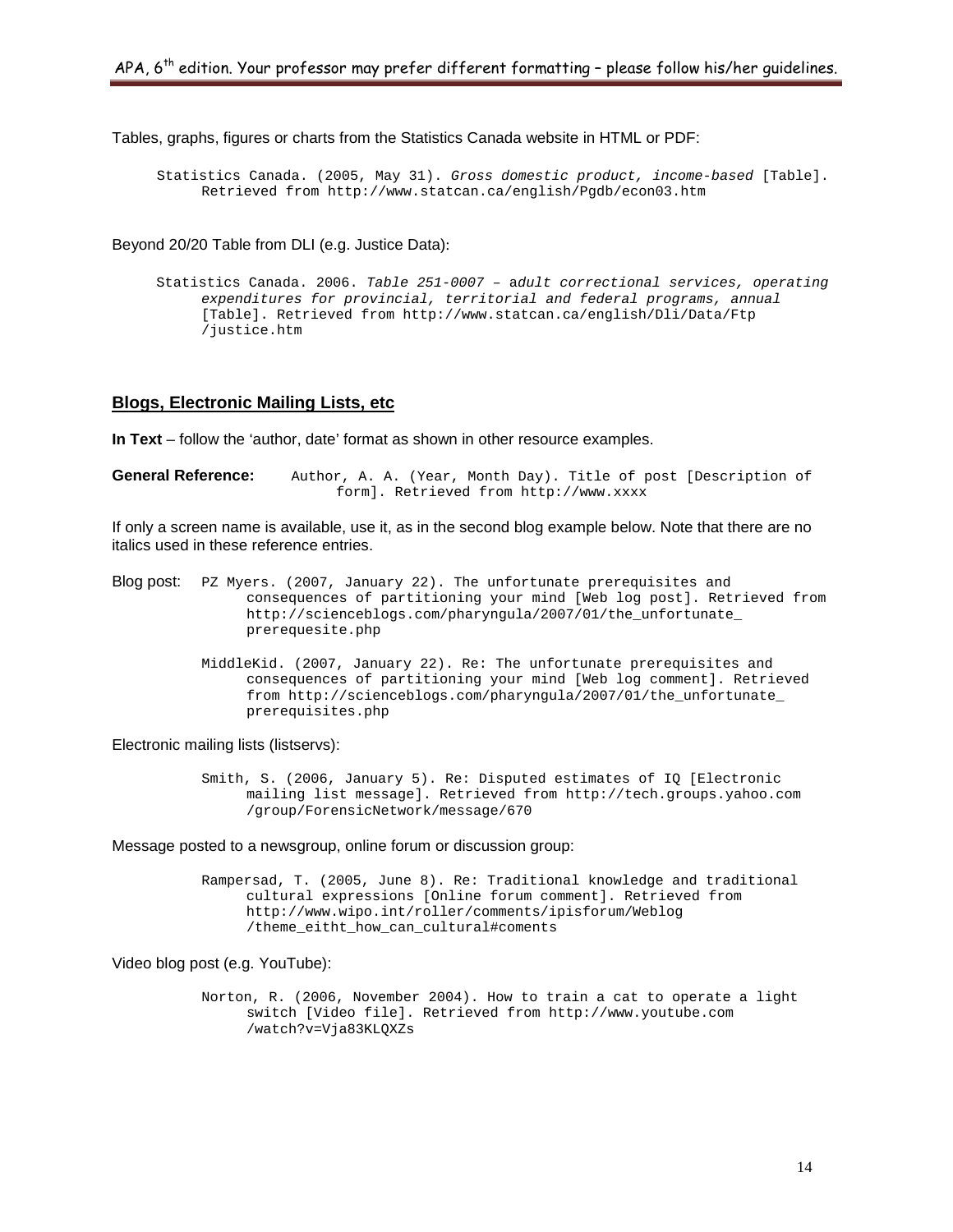## **Personal Communications**

Personal communications can include letters, memos, emails, personal interviews or telephone conversations. Unlike published sources, personal communications are cited within the text but generally not in the reference list at the end of the paper as they are irrecoverable data.

In the in-text citation, the initials and surname of the communicator should be included as well as an exact a date as possible. The APA guidelines do not require that you specify the type of personal communication (email, interview, etc.).

PLEASE CHECK WITH YOUR INSTRUCTOR IF PERSONAL COMMUNICATIONS ARE ACCEPTABLE SOURCES FOR YOUR PAPER OR IF HE/SHE HAS ANY ADDITIONAL REQUIREMENTS IN ADDITION TO THOSE OUTLINED BY THE APA.

**In Text:** (P. K. Smith, personal communication, October 23, 2003)

## **Lecture Notes (class notes, WebCT and PowerPoint)**

According to formal APA guidelines, course lecture notes taken by the student are considered a form of personal communications (unpublished, 'non-recoverable data'). As such, they would only be listed in an in-text citation and not in the reference list.

In Text: In a lecture on January 15, 2008, to a COMM 1000 class, Professor Smith said…

**…**(A. B. Smith, COMM 1000 lecture, January 15, 2008).

However, some professors may require a reference entry. If that is the case, you could use an entry similar to the one below. Use your own judgement, but remember: *when in doubt, ask for your professor's opinion.* There are NO formal APA guidelines for this type of material.

## **Reference (if used):**

Smith, A. B. (2008, January 15). COMM 1000 Course Lecture.

Information taken from WebCT lecture notes or PowerPoint slides could also be documented in a number of ways. They could be treated as 'personal communication' (see the example for personal lecture notes above) or they may be treated more formally as in the example below. In the example below, you would provide the professor's name, date of the lecture, the title of the slide/lecture (in italics), the format and retrieval information. The format (PowerPoint or course notes) is given in square brackets after the title.

Again, there are NO formal APA guidelines for this type of material – *please check with your professor for his/her preferred format.*

**In Text:** (Cloe, 2007)

**Reference:** Cloe, J. (2007, November 6). *The normal distribution* [PowerPoint slides]. Retrieved from Okanagan College WebCT site: http://olcnew.okanagan.bc.ca/webct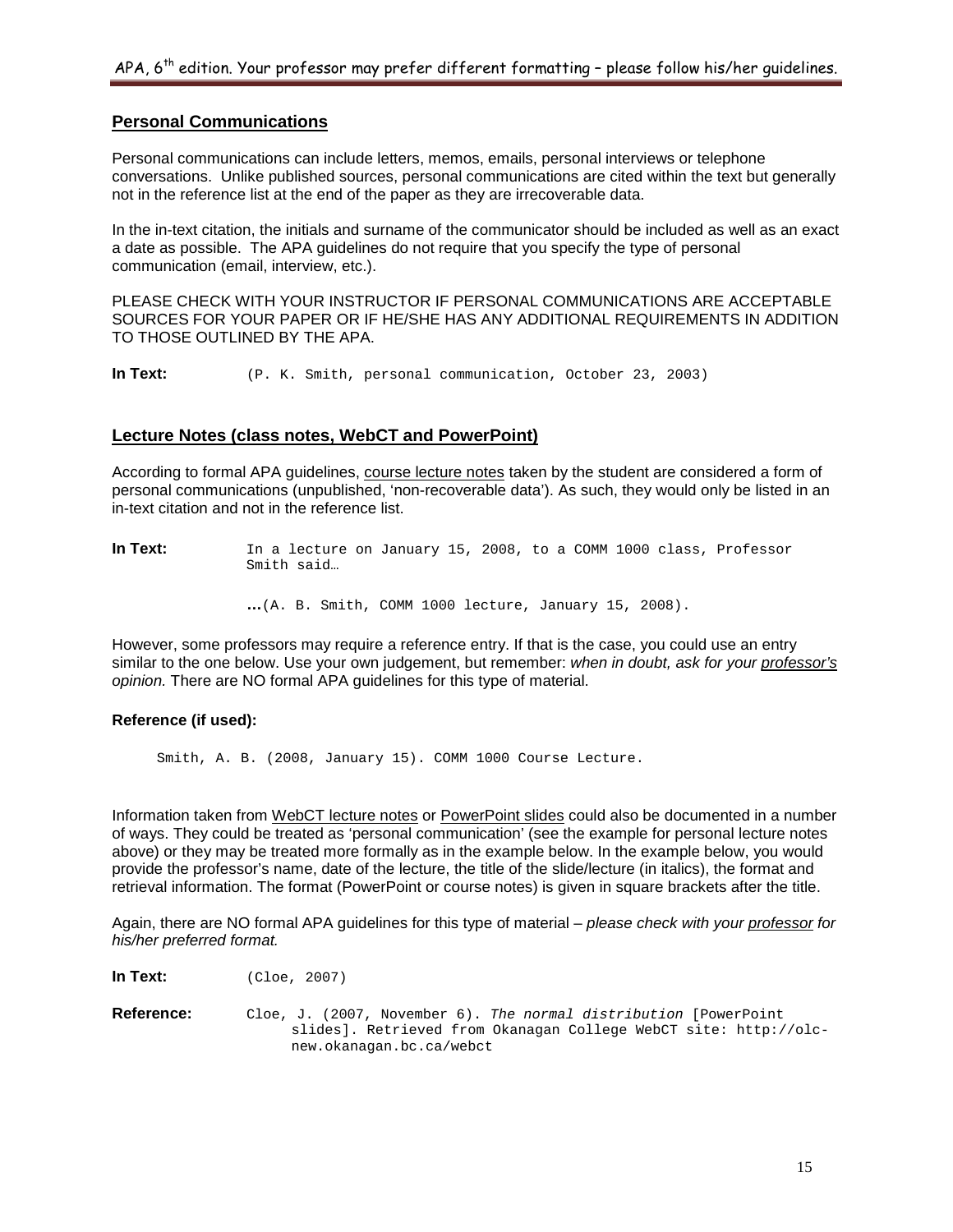## **Examples of Audio-visual Material**

#### **Television Broadcast**

**In Text:** As reported on *The National* (Mansbridge, 2006), the hurricane

- **Reference:** Mansbridge, P. (Chief Correspondent). (2006, March 30). *The National* [Television broadcast]. Toronto: Canadian Broadcasting Corporation.
	- Egan, D. (Writer), & Alexander, J. (Director). (2005). Failure to communicate [Television series episode]. In D. Shore (Executive producer), *House*. New York, NY: Fox Broadcasting.

Provide the name(s) of the originator or the primary contributors and their function (e.g. director, producer). Also provide the date of broadcast, title, medium, place of production and the name of the production company.

#### **Motion Picture**

**In Text:** Domestic violence is often not revealed to outsiders (Belson, 1995)

- **Reference:** Producer, A. (Producer). (year). *Title of motion picture* [Motion picture]. Country of Origin: Studio.
	- Belson, J. (Producer). (1995). *Domestic violence: Identification, treatment and referral for the healthcare professional* [Motion picture]. Glendale, CA: Belson/Harwright.

#### **Video**

- In Text: Therapists must be conscious of their patients' feelings at all times (American Psychological Association, 2000).
- **Reference:** American Psychological Association. (Producer). (2000). *Responding therapeutically to patient expressions of sexual attraction*  [DVD]. Available from http://www.apa.org/videos

## **Works Discussed in a Secondary Source (or Quoting a Quote)**

When using a secondary source in your paper, you must remember that you didn't read the secondary work yourself.

For example, a study done by Miller and Grey is cited in an article by Greenberg. You did not actually read Miller and Grey's study yourself, so you would not include it in your reference list. You would have a reference entry for Greenberg's article only. Within the text of your paper, you would refer to Miller and Grey's work as you found it in Greenberg's paper.

Miller and Grey's study (as cited in Greenberg, 1997) found that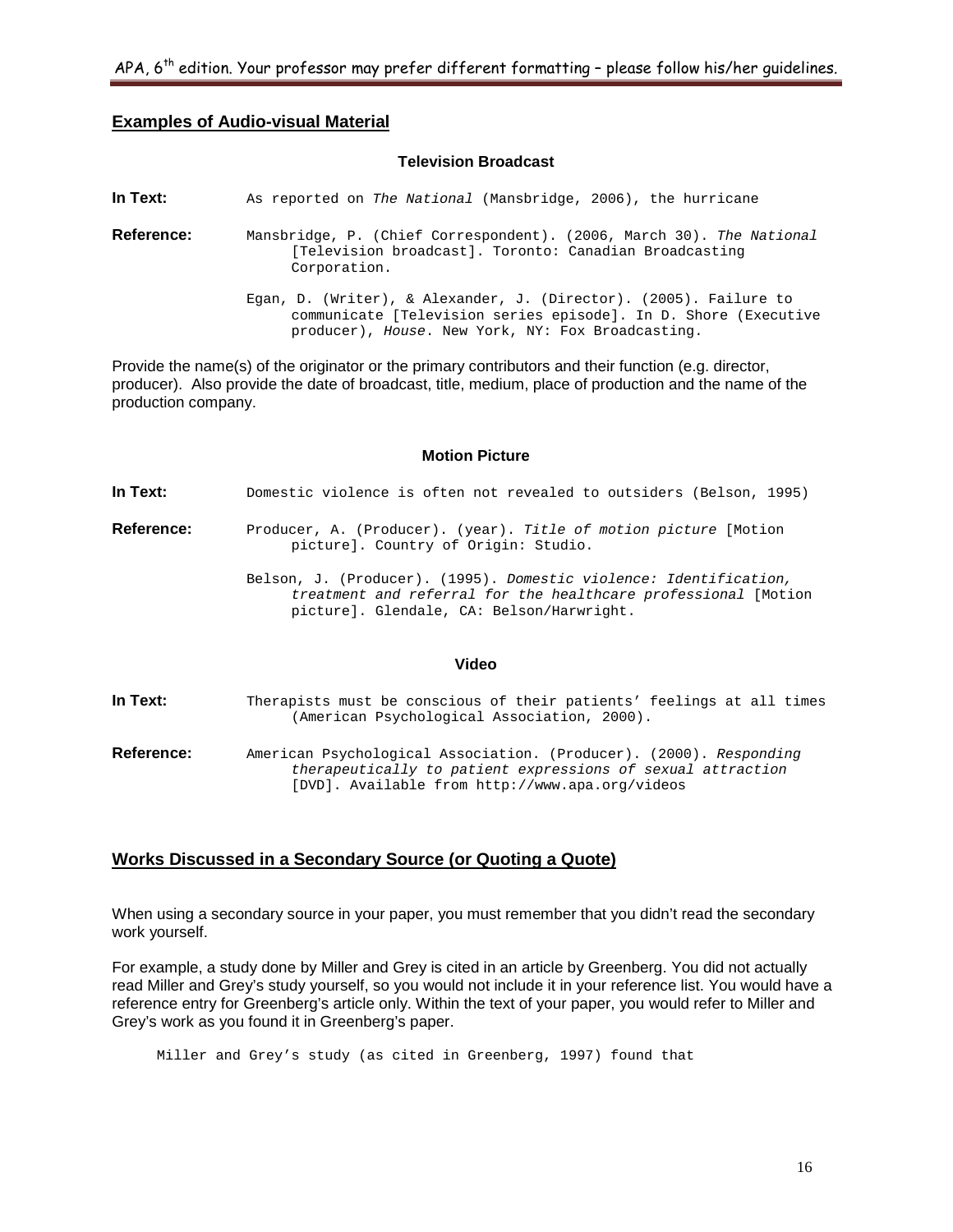## **Quotations**

Whenever possible, acknowledge your source with the author's surname (or document title if there is no author), year of publication and page numbers.

```
(Roberts & Smith, 1988, p. 52)
(Roberts & Smith, 1988, pp.52-53)
```
In the case of electronic sources, such as web pages or electronic journal articles that do not provide page numbers, the paragraph number, if available, is used instead. Use the abbreviation para. before the paragraph number.

(Smith, 2002, para. 6)

If neither paragraph nor page numbers are visible, cite the heading and the number of the paragraph following it to direct the reader to the location of the material. For ease of reading, use the author's name in the sentence, rather than include it in the brackets, as in the example below.

In their study, Verblunt, Pernot, and Smeets (2008), found that "the level of perceived disability in patients with fibromyalgia seemed best explained by their mental health condition and less by their physical condition" (Discussion section, para. 1).

If your quote is short - fewer than forty words - it should be incorporated into the text and enclosed by double quotation marks, as in the example below.

Especially if you are pressed for time, it is so easy to fall into the trap of passing off another's work as your own. Plagiarism is a moral issue, which requires you to acknowledge the use of other researchers' works. It is a "gesture of gratitude" to the researchers that came before you (Ballenger, 2007, p. 123).

Longer quotations of forty words or more are offset from the main body of the essay by indenting five to seven spaces from the left margin. If the quotation is more than one paragraph in length, indent the first line of the second and subsequent paragraphs five to seven spaces from the new margin. Do not use double quotation marks. The quotation should be double-spaced. e.g.:

Kapo, Morrison, and Liao (2007) found the following:

The U.S. population is aging at increasing rates. By 2030, one in five Americans will be age 65 or older. The fastest growing demographic segment…persons age 85 and older, expected to more than double in size from 3.5 million to 8.5 million within the next 30 years. (p. 185)

If you wish to omit material in the quotation use ellipsis points (…) to indicate the location of the absent material. Use three spaced ellipsis points for omissions within a sentence and use four points for omissions between two sentences. Take care to ensure that the material omitted does not change the original meaning of the quoted passage.